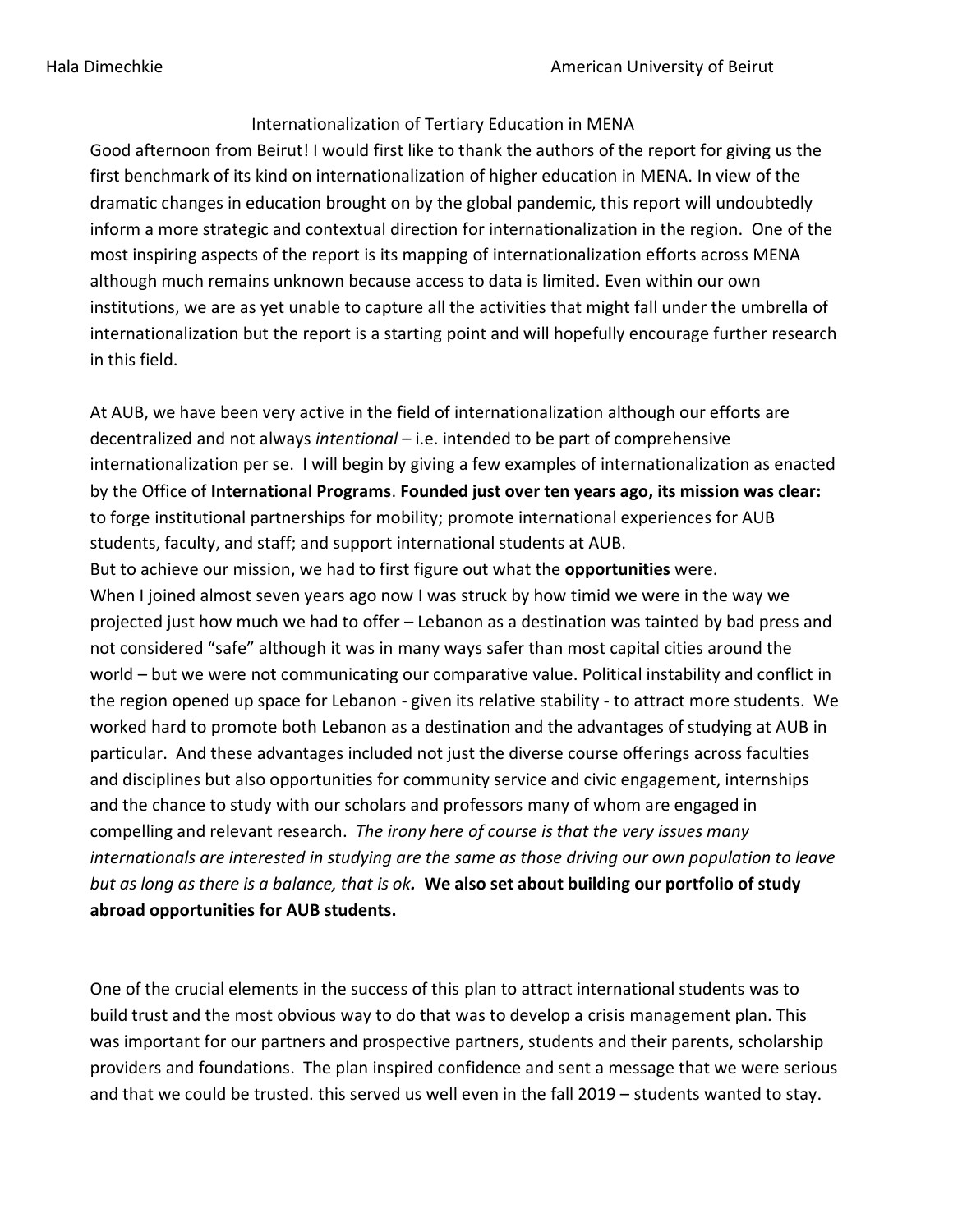## **What did we Achieve? over the past 7 and up until Covid:**

- a. Increased both the number and the diversity of partners opening up opportunities for our students to go abroad and for us to receive visiting and exchange students - By last Fall 2019, we had the highest ever number of visiting and exchange students
- b. Signed over 60 Erasmus+ agreements with 40 partners allowing not just students but faculty and staff to benefit and post-covid succeeded in securing university-level approval for virtual exchanges
- c. Developed robust support mechanisms for international students by creating a position responsible for visa & residence permits who is also the official liaison with general security
- d. Organized first workshop on challenges and opportunities of internationalization in Lebanon with LAU, USEK, the Lebanese University and USJ which led us to collaborate in hosting the STUDY IN LEBANON booth at the EAIE 2019 annual conference
- e. In 2020 we Published a self-study report that was externally reviewed and culminated in a strategic plan for a more comprehensive and intentional form of internationalization at AUB. *Because up until now internationalization has been decentralized: the other challenge has been capturing all the internationalization efforts as an office we do not count the research collaborations or the internships for example.*

## **2. What have the Challenges been?**

Our greatest challenges - before October 2019 – have been on the **national policy level**: **Lebanese laws and regulations** have not been adapted to deal with the specific needs of international students be they visas for students coming from "non-traditional" destinations like Afghanistan or Somalia or the complicated procedure of securing equivalencies for high school diplomas which are in turn also necessary to obtain residence permits. We've tried to address this by opening communication channels with MEHE and GS

**On online learning**, the law is silent. AUB has joined forces with other universities to advocate for an active recognition of online learning in various parliamentary committees. In part thanks to the fact our degrees and programs are accredited by the NYSBE, we have nevertheless been able to move forward on a number of online programs, courses, certificates and diplomas that do not require such approval. 2.5

**3.** In Lebanon we have faced multiple **crises** since the October Protests of 2019 which ironicallh prepared us well for Covid because they forced us to go online in November so that by the time we entered the first lockdown in March 2020, online teaching and learning had been tried and tested. But the greatest challenge this past year – at least for our own students – not so much for internationals - has been the free fall of the economy and 80% devaluation of the national currency putting tremendous pressure on the population and driving the unemployment rate to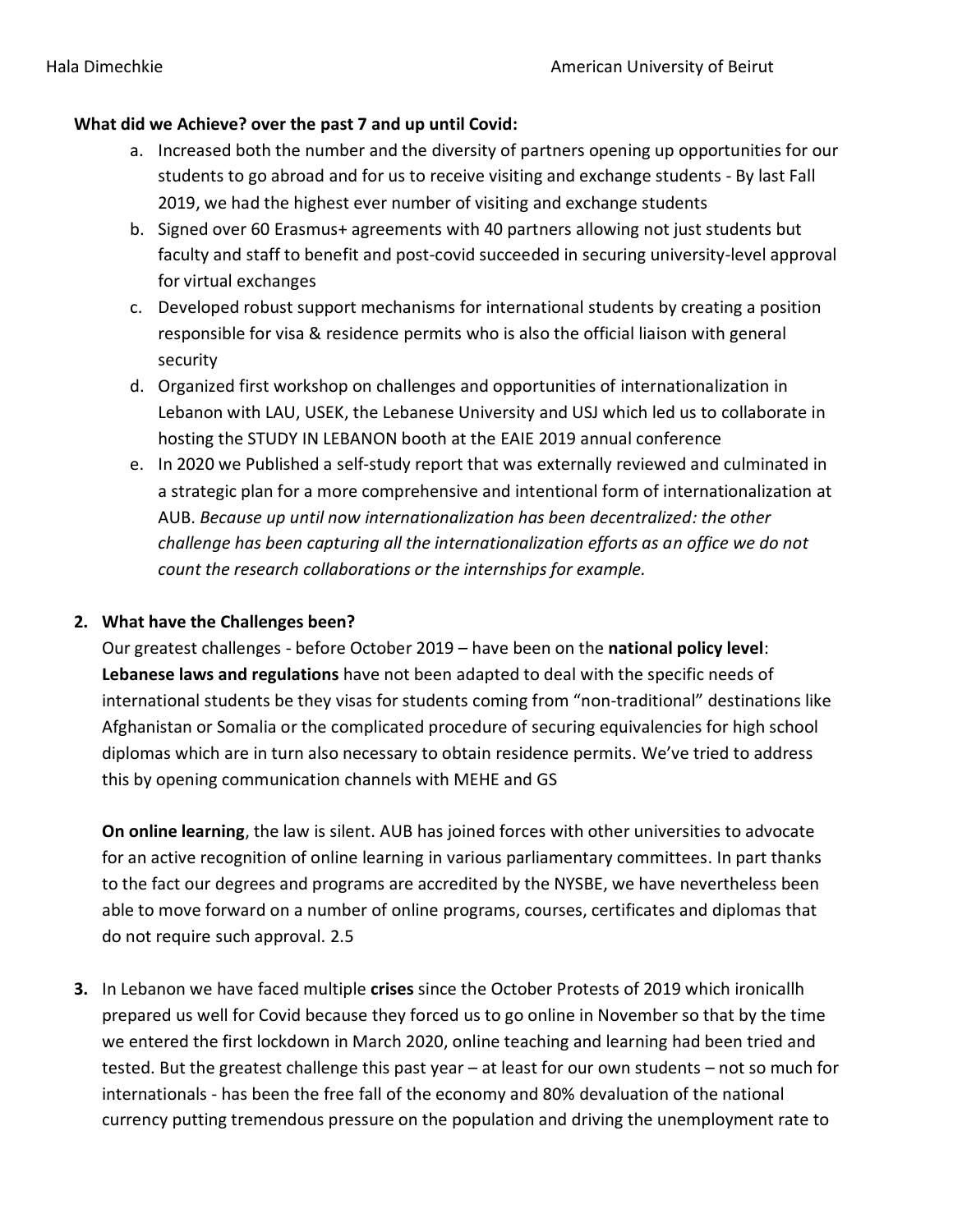new highs. Many Lebanese are no longer able to pay their tuition fees…and this has also accelerated the brain drain not just of students but of faculty and staff as well. The August 4 explosion served to exacerbate an already critical situation.

- **Covid on the other hand has in some ways brought about more opportunities than challenges**  and in particular opportunities for internationalization through online education
- The pressure to move towards online learning is not new but there was push back and what Covid did was it accelerated and necessitated this move, a move that was also made possible thanks to funding that foundations and grant agencies diverted into e-learning. AUB made a strategic decision to **adapt** to and to capitalize on this situation: For example:
	- $\circ$  The Maroun Semaan Faculty of Engineering and Architecture recently received funding to develop its online capabilities and to launch three new programs in STEM: building energy systems; computer science and engineering and engineering management as well as 20 residential MSFEA courses, and a robust and multi-functional online education unit capable of responding to the evolving needs of Arab industries and learners. Interestingly this is a performance-based grant and some of the metrics and targets that have to be adhered to include: recruiting from the Arab world, with a particular focus on women, refugees and low-income students.
	- o To date, two programs are underway:
		- 1 is the online masters in engineering management: Petrofac signed up 100 of their engineers to take this masters (50 in fall and 50 in spring) and the majority of their students are non-Lebanese.
		- And the other is the online graduate diploma in building energy systems
	- $\circ$  The Olayan School of Business launched its online MBA this past fall term and also participated in a virtual exchange with the Stevens Initiative
	- $\circ$  The Summer Arabic program went online last summer and will be online again this summer because of the pandemic
	- $\circ$  Our faculty of arts and sciences received a large grant from the Ford Foundation to adapt courses to include gender components and targets people with disabilities, and underserved students who would not normally be able to afford an AUB education: 1 outcome of this is "teaching online" diploma that is intended for professionals in the field of education to enhance their pedagogical, technological and psychological skills in the realm of online teaching (to be launched fall 2021) and the second is the computing in education master's program that will train for effective instructional design and also graduate people who can teach computing in schools.
	- o AUB joined the Open Society University Network which allows universities in the network to collaborate on courses, internships, global learning and more

In a sense, the pandemic forced a major recalibration in international education globally